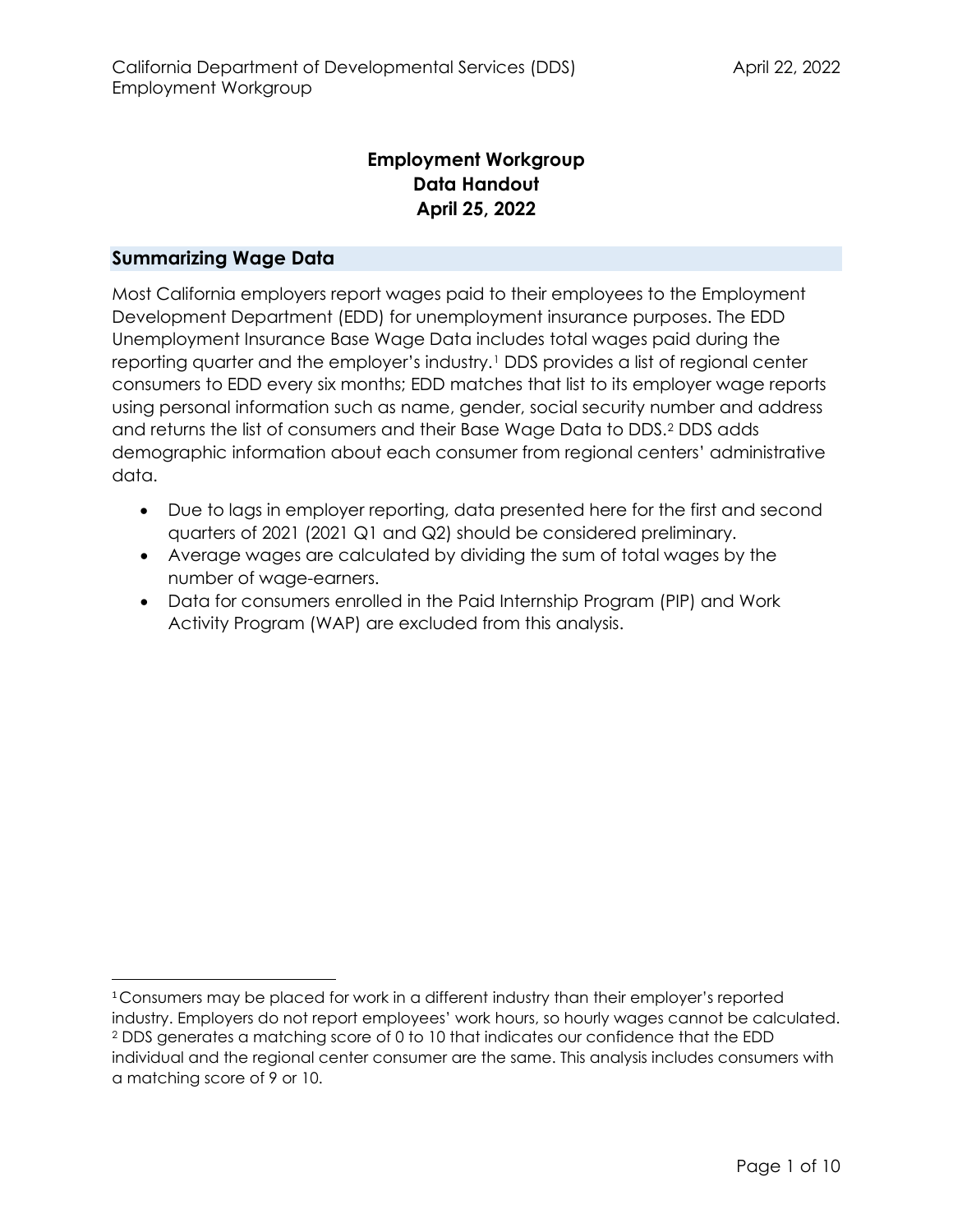#### **Change in Share of Wage-Earners by Wage Level, 2019 Q4 to 2020 Q4**

This analysis suggests that higher-wage consumers weathered the pandemic better than lower-wage consumers.

• Among consumers with wages, the share with lower-paying jobs decreased from 2019 Q4 to 2020 Q4 and the share with higher-paying jobs grew (Figure 1).



**Figure 1. Distribution of Consumers by Quarterly Wages, 2019 Q4 and 2020 Q4**[3](#page-1-0)

<span id="page-1-0"></span><sup>3</sup> Quarterly wages over \$15,000 are truncated for display purposes.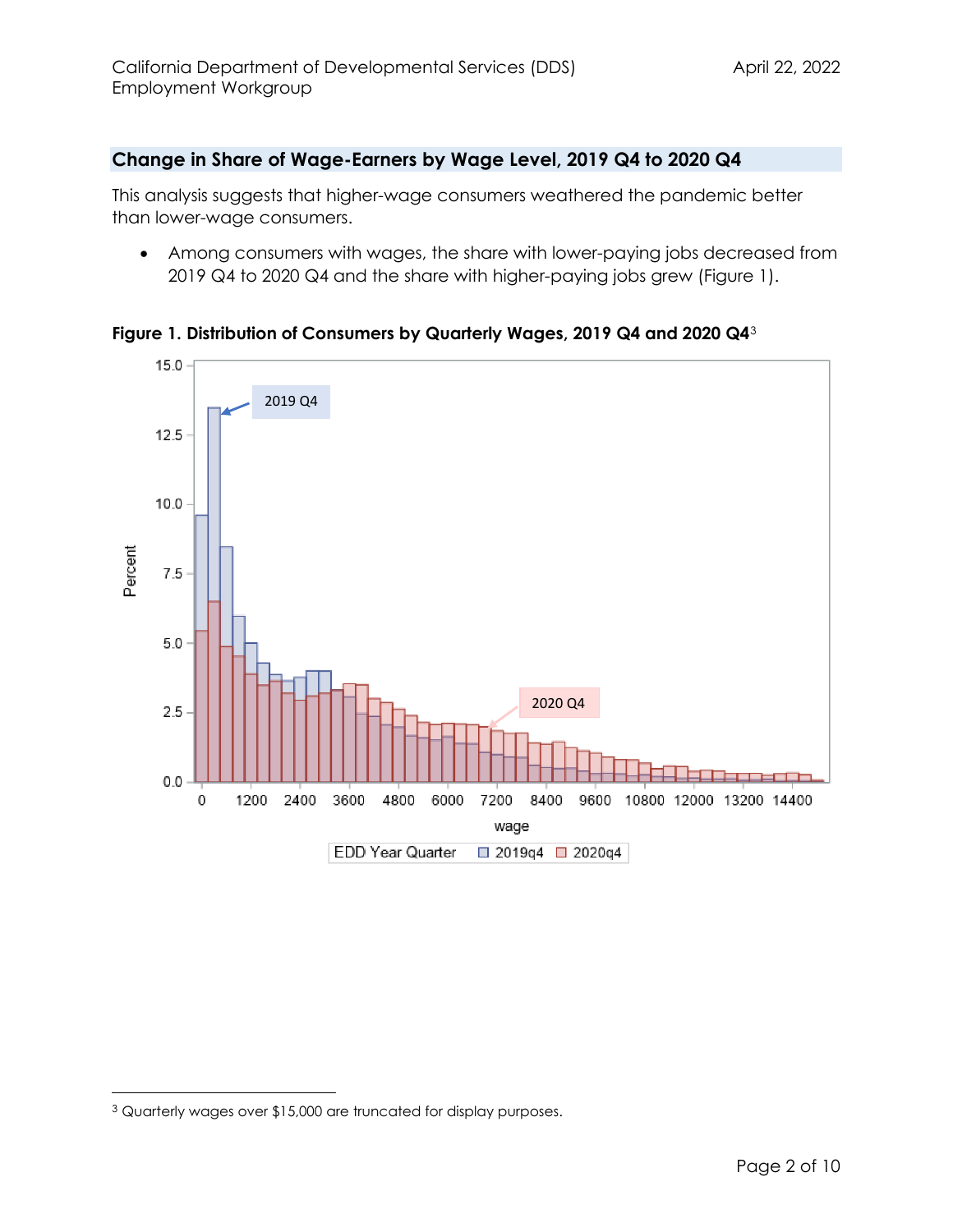## **Average Quarterly Wages by Ethnicity from 2014 Q1 to 2021 Q2**

From 2014 Q1 through 2019 Q4, average quarterly wages for Asian, Black, Hispanic, Other and White regional center consumers were similar at any point in time (Figure 2).

- All ethnic communities experienced similar seasonality, with wages generally lowest in the first quarter of each year and highest in the fourth quarter.
- White consumers consistently have lower average quarterly wages compared to other groups.
- Average quarterly wages for all communities decreased in 2020 Q1, the first quarter with COVID-19 wage effects, and began to increase in 2021 Q2 or Q3.
- In the last quarter of 2020, average quarterly wages were more than 50% higher for all ethnic groups than they had been in 2019 Q4.
	- o This likely reflects job loss among consumers earning lower wages, along with some increases in higher-earners' wages.

Appendix table 1 provides details of average quarterly wages by quarter and ethnicity.



## **Figure 2. Average Quarterly Wage of Regional Center Consumers, by Quarter and Ethnicity**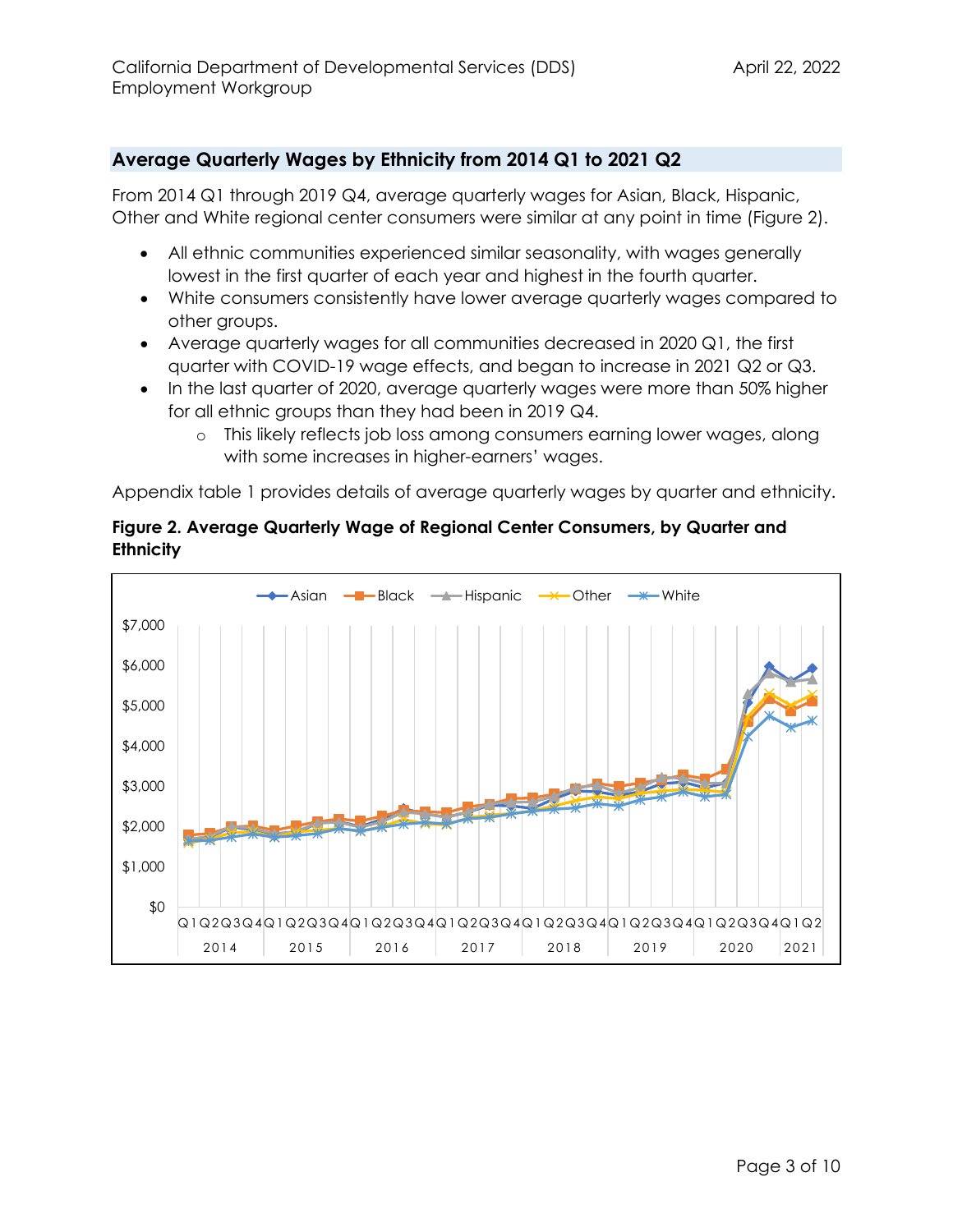## **Change in the Number of Consumers with Wages, 2014 Q1 to 2020 Q4**

- The number of consumers with wages increased every quarter from 2015 Q1 through 2020 Q1 for every ethnic community, with some seasonal fluctuations (Figure 3).
- The number of consumers with wages dropped by approximately one fifth (19%) from 2019 Q2 to 2020 Q2 with the appearance of COVID-related job loss.
- By 2020 Q3, employment of Hispanic consumers increased to above the 2019 Q4 level. Employment in other ethnic communities still lagged behind pre-COVID counts.

Appendix table 2 provides details of the number of DDS consumers with wages by quarter and ethnicity.



**Figure 3. Number of Consumers with Wages, by Quarter and Ethnicity**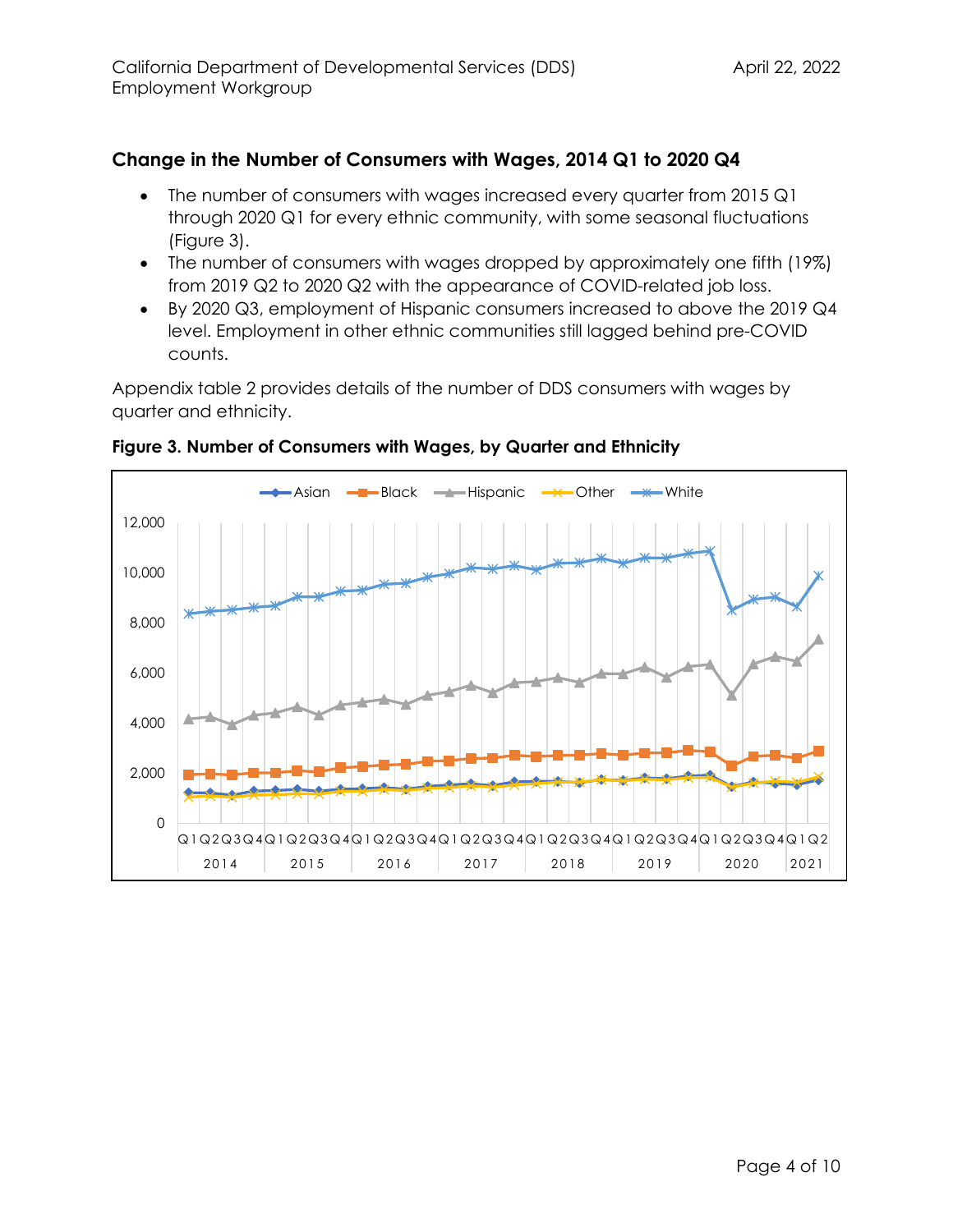#### **Number of Consumers with Wages by Industry**[4](#page-4-0)

Most regional center consumers with wages work for employers classified in five industries (84%; Figure 4).

- The number of consumers in these industries fell 22% from 2019 Q4 to 2020 Q4.
	- o The largest decrease in employment in percent terms was Administrative and Support and Waste Management and Remediation Services (38%). However, by far the largest job loss by consumer count occurred in the Heath Care and Social Assistance industry, where the number of consumers with wages decreased 42%.



#### **Figure 4: Number of Consumers with Wages, 2019 Q4 and 2020 Q4**

• Within the Health Care and Social Assistance category, the sub-categories exhibiting the largest decline in consumers were Vocational Rehabilitation Services at 46% and Services for the Elderly and Persons with Disabilities at 36% (Figure 5).

<span id="page-4-0"></span><sup>4</sup> Industry was identified based on North American Industry Classification System (NAICS) categories.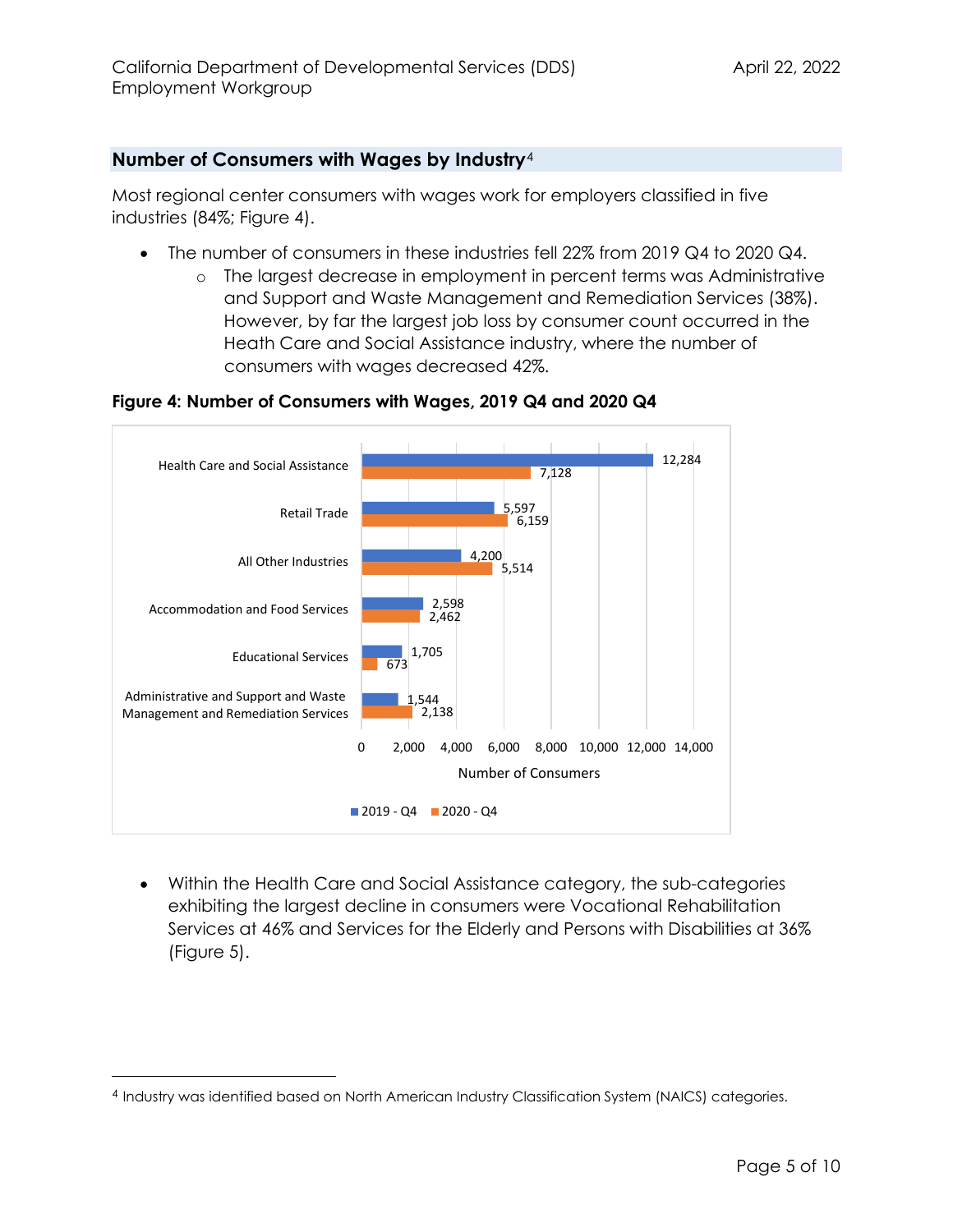



The industry employing the largest number of consumers – Health Care and Social Assistance – has the second-lowest average quarterly wages. Average wages in all industries were higher in 2020 Q4 than in 2019 Q4, likely due to job loss among the lowest-earning consumers.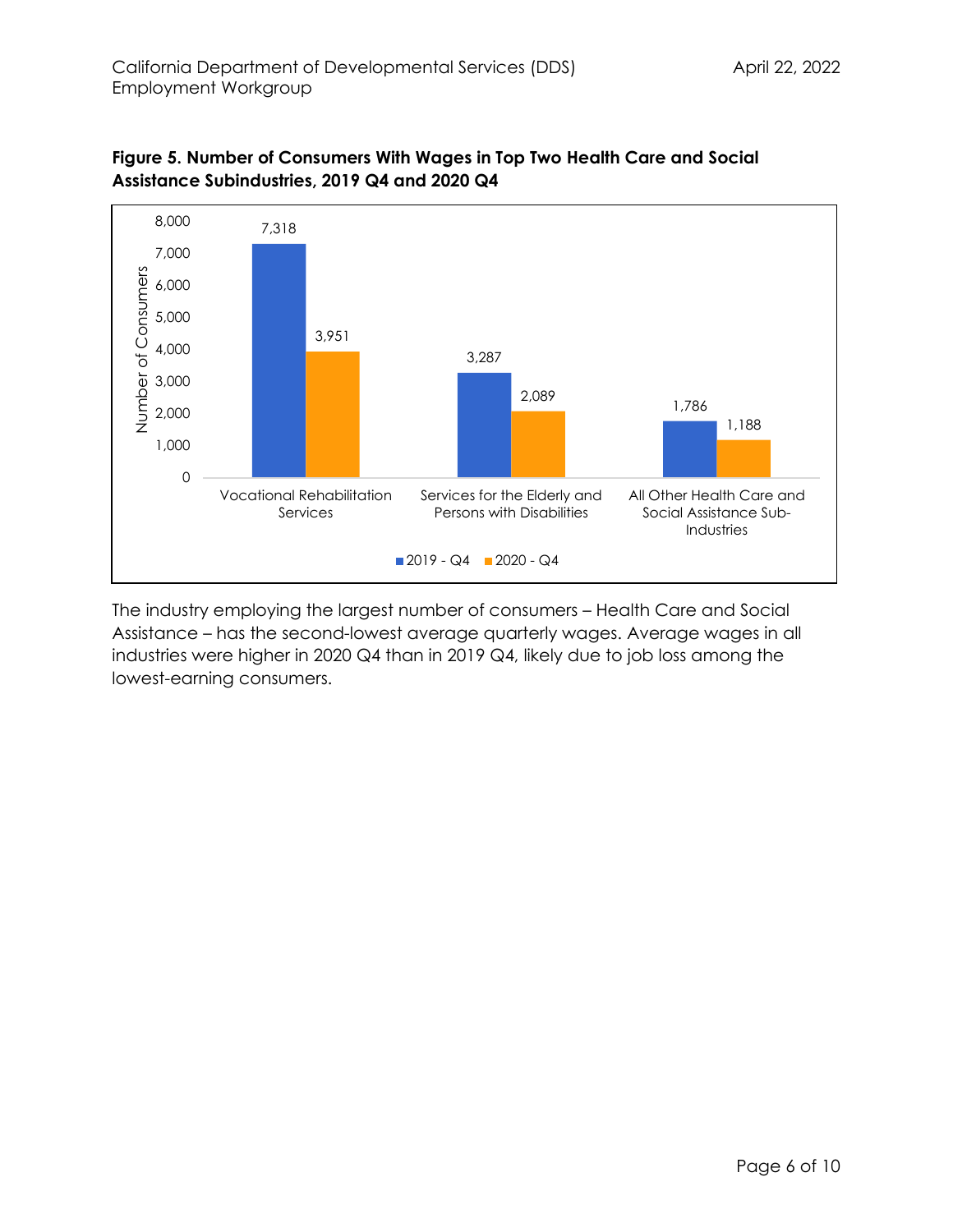



**Figure 7. Average Quarterly Wage of Regional Center Consumers, Top Two Health Care and Social Assistance Subindustries, 2019 Q4 and 2020 Q4**

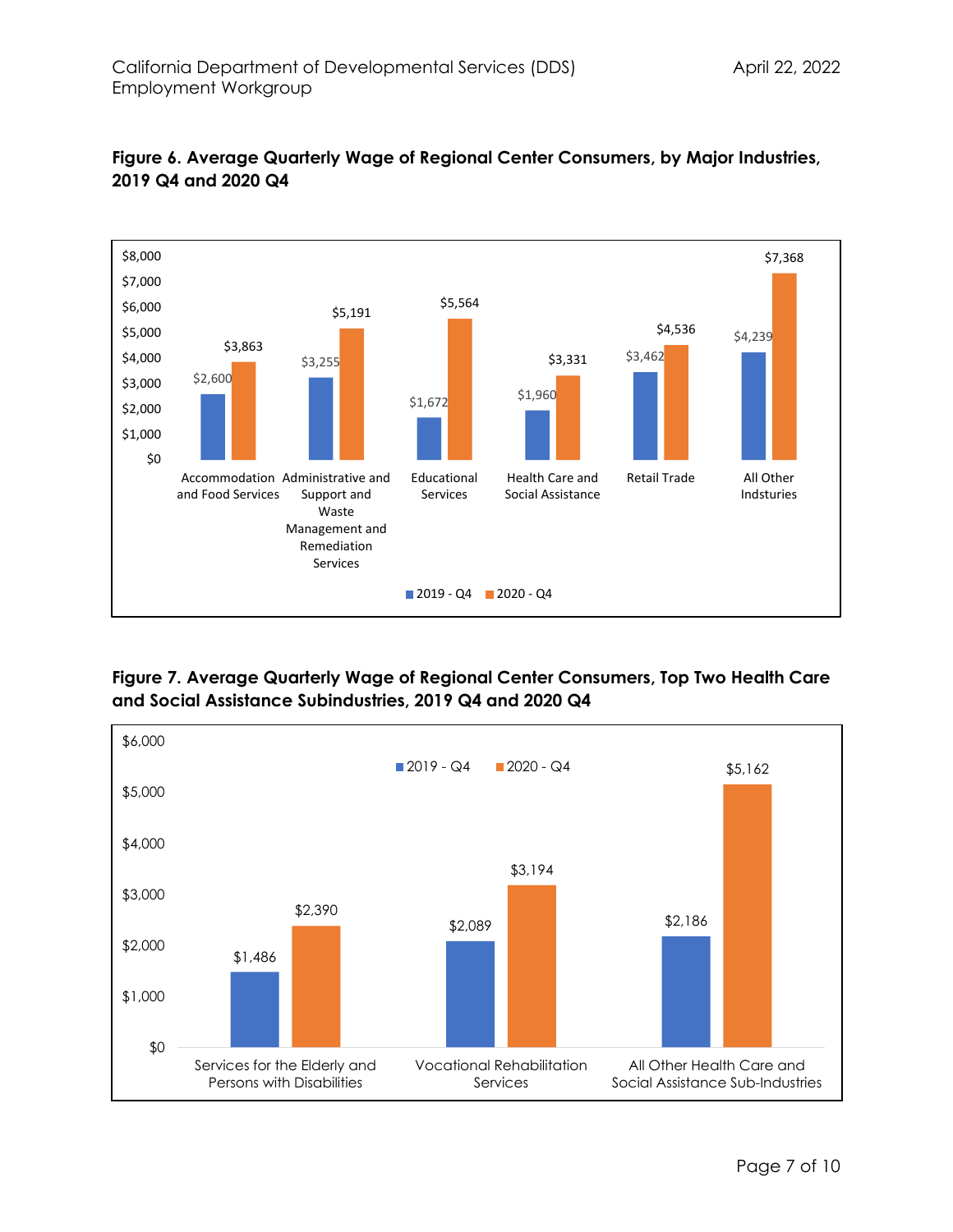#### **Share of All DDS Consumers with Quarterly Wages, by Ethnicity and Age**

The share of regional center consumers with quarterly wages varies by ethnicity and age (Figure 8).

- In 2019 Q4, White consumers had the highest employment rate in most age groups.
- The share of consumers with wages decreased from 2019 Q4 to 2020 Q4 for nearly all age groups within all ethnic groups.

#### **Figure 8. Share of Consumers with Wages[5,](#page-7-0) by Ethnicity and Age Group, 2019 Q4 and 2020 Q4**



<span id="page-7-0"></span><sup>5</sup> Data is for active consumers from the June 2019 and June 2020 Client Master File (CMF; status codes 1, 2, 3 and 8). Age was calculated as of 12/31/19 for 2019 Q4 and 12/31/20 for 2020 Q4, consistent with the EDD Base Wage Data.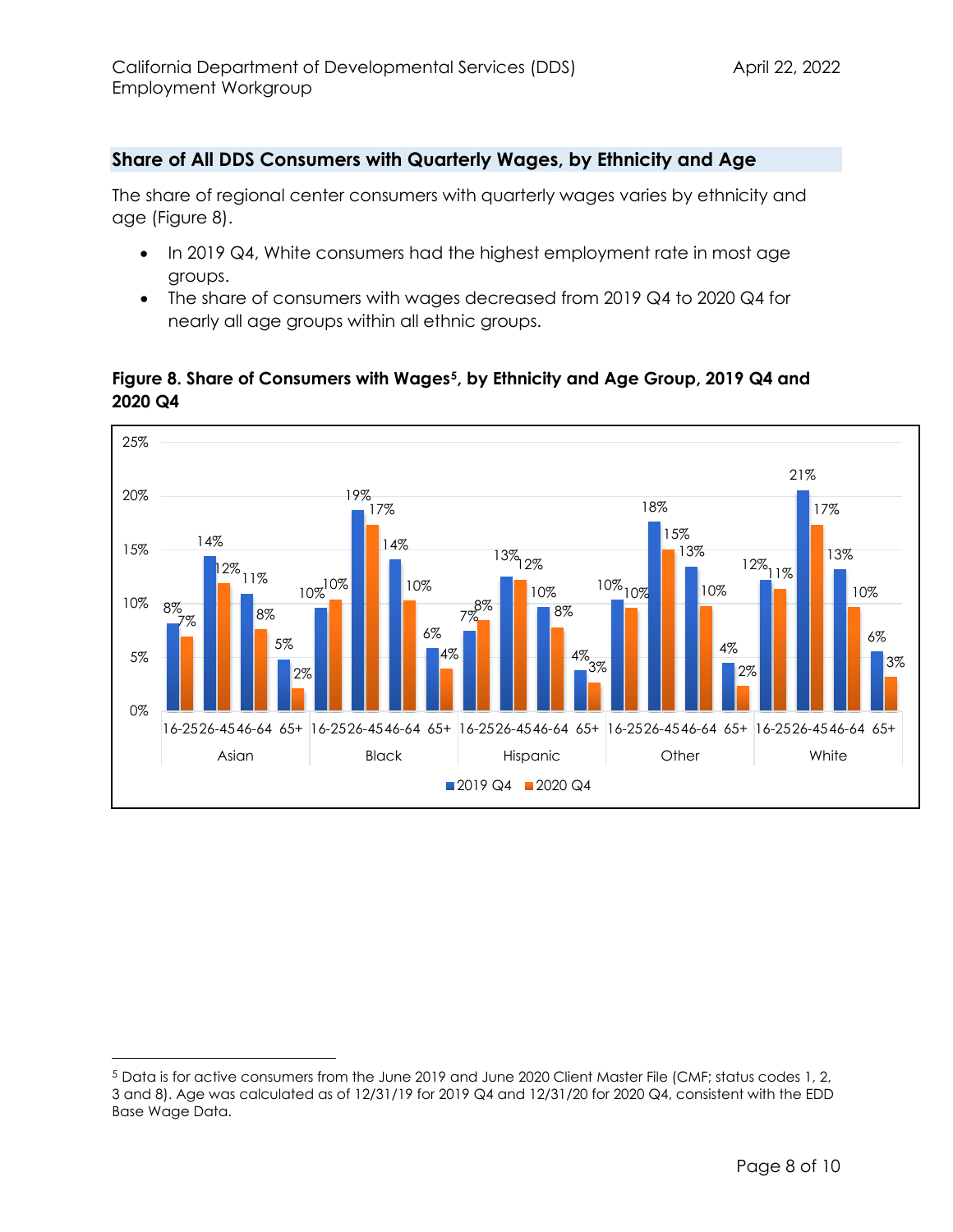# **Appendix**

| Appendix Table 1. Average Quarterly Wage among DDS Consumers, by Quarter and |  |  |
|------------------------------------------------------------------------------|--|--|
| <b>Ethnicity</b>                                                             |  |  |

| Year | Quarter        | Asian   | <b>Black</b> | <b>Hispanic</b> | Other   | White   |
|------|----------------|---------|--------------|-----------------|---------|---------|
| 2014 | Q1             | \$1,683 | \$1,793      | \$1,691         | \$1,595 | \$1,646 |
|      | Q2             | \$1,740 | \$1,834      | \$1,762         | \$1,702 | \$1,664 |
|      | Q3             | \$1,992 | \$1,999      | \$2,018         | \$1,854 | \$1,745 |
|      | Q4             | \$1,933 | \$2,020      | \$1,954         | \$1,879 | \$1,821 |
| 2015 | Q1             | \$1,774 | \$1,912      | \$1,829         | \$1,739 | \$1,740 |
|      | Q2             | \$1,845 | \$2,019      | \$1,882         | \$1,875 | \$1,777 |
|      | Q3             | \$2,093 | \$2,125      | \$2,093         | \$1,915 | \$1,833 |
|      | Q4             | \$2,126 | \$2,196      | \$2,115         | \$1,960 | \$1,956 |
| 2016 | Q1             | \$2,006 | \$2,142      | \$1,986         | \$1,886 | \$1,893 |
|      | Q2             | \$2,187 | \$2,267      | \$2,128         | \$2,007 | \$1,988 |
|      | Q3             | \$2,456 | \$2,406      | \$2,363         | \$2,181 | \$2,065 |
|      | Q4             | \$2,317 | \$2,372      | \$2,321         | \$2,074 | \$2,107 |
| 2017 | Q1             | \$2,245 | \$2,355      | \$2,235         | \$2,050 | \$2,073 |
|      | Q2             | \$2,366 | \$2,499      | \$2,371         | \$2,223 | \$2,200 |
|      | Q3             | \$2,538 | \$2,562      | \$2,575         | \$2,291 | \$2,233 |
|      | Q4             | \$2,523 | \$2,704      | \$2,610         | \$2,331 | \$2,323 |
| 2018 | Q1             | \$2,457 | \$2,719      | \$2,619         | \$2,395 | \$2,391 |
|      | Q2             | \$2,697 | \$2,814      | \$2,759         | \$2,520 | \$2,441 |
|      | Q3             | \$2,896 | \$2,941      | \$2,975         | \$2,653 | \$2,469 |
|      | Q4             | \$2,871 | \$3,081      | \$3,040         | \$2,746 | \$2,577 |
| 2019 | Q1             | \$2,782 | \$3,006      | \$2,840         | \$2,700 | \$2,517 |
|      | Q2             | \$2,873 | \$3,093      | \$2,975         | \$2,836 | \$2,671 |
|      | Q3             | \$3,074 | \$3,176      | \$3,233         | \$2,888 | \$2,743 |
|      | Q4             | \$3,114 | \$3,290      | \$3,212         | \$2,929 | \$2,873 |
| 2020 | Q1             | \$2,974 | \$3,197      | \$3,086         | \$2,907 | \$2,752 |
|      | Q2             | \$3,093 | \$3,429      | \$3,087         | \$2,859 | \$2,804 |
|      | Q3             | \$5,094 | \$4,629      | \$5,312         | \$4,738 | \$4,251 |
|      | Q4             | \$5,992 | \$5,196      | \$5,829         | \$5,326 | \$4,763 |
| 2021 | Q <sub>1</sub> | \$5,621 | \$4,890      | \$5,610         | \$5,024 | \$4,476 |
|      | Q2             | \$5,946 | \$5,132      | \$5,679         | \$5,296 | \$4,647 |